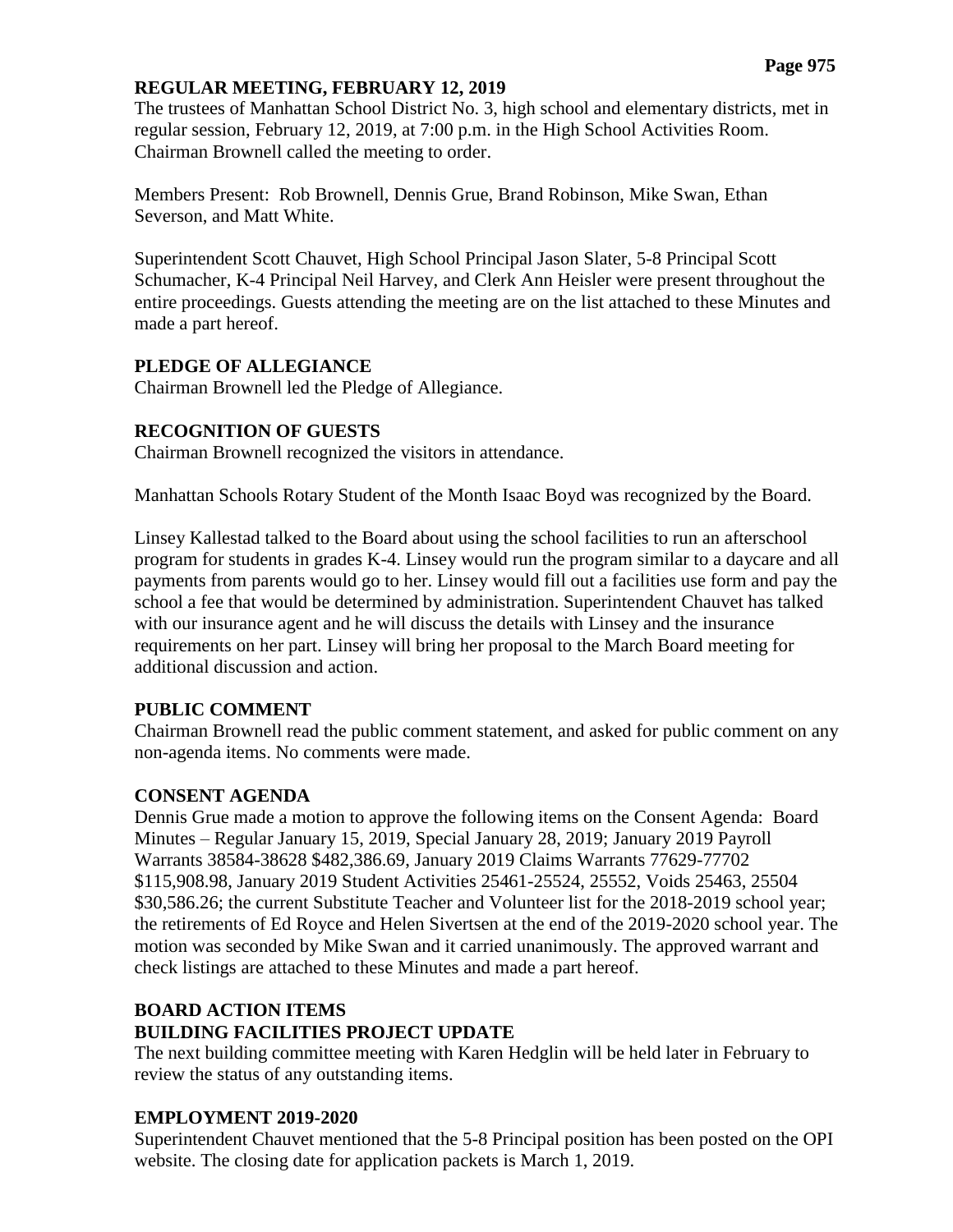Mike Swan moved to approve Principal employment contracts for the 2019-2020 school year with Neil Harvey as K-4 Principal; and Jason Slater as High School Principal. Matt White seconded the motion, which carried with no dissenting votes.

#### **APPROVE 2019-2020 CALENDAR PROPOSAL**

After discussion, Brand Robinson made a motion to approve the 2019-2020 School Calendar as presented. Ethan Severson seconded the motion, which carried unanimously. The approved 2019-2020 School Calendar is attached to these Minutes and made a part hereof.

## **SARTAIN LAND TRANSFER REQUEST**

After getting additional input from the County Superintendent of Schools Matthew Henry, Mike Waterman of Bozeman School District, and the school district's attorney Elizabeth Kaleva; Superintendent Chauvet made a recommendation to the Board to approve the land transfer request from Wes and Amber Sartain as proposed.

After further discussion, Ethan Severson made a motion to approve the resolution to transfer the property owned by Wes and Amber Sartain from the Bozeman High School District into the Manhattan High School District as proposed. The motion was seconded by Matt White and it carried with no dissenting votes.

The approved Resolution of Board of Trustees of Receiving District is attached to these Minutes and made a part hereof.

## **ANNUAL SCHOOL ELECTION – MAY 7, 2019**

The Annual School Election will be held on Tuesday, May 7, 2019. The two Trustees who are up for re-election are Rob Brownell and Brand Robinson. Nominating Petitions for the open positions must be filed with the District Clerk by March 28, 2019, in order for the candidate's name to appear on the ballot.

Dennis Grue made a motion to approve the following resolution:

BE IT RESOLVED, the Board of Trustees for Manhattan Elementary School District No. 3 and Manhattan High School District No. 3, Gallatin County, State of Montana, will hold the Annual Regular School Election on Tuesday, May 7, 2019, which date is not less than seventy (70) days after the passage of this resolution.

The election will be held by mail ballot conducted by the County Election Administrator with all qualified electors in Manhattan Elementary School District No. 3 and Manhattan High School District No. 3 participating.

The purpose of the election is to elect two (2) Trustees for a three year term from Manhattan School District No. 3.

Matt White moved to approve an additional levy to operate and maintain the General Fund for FY 2019-2020 in the Manhattan Elementary School. Dennis Grue seconded and it carried with no dissenting votes.

Ethan Severson moved to approve an additional levy to operate and maintain the General Fund for FY 2019-2020 in the Manhattan High School. Mike Swan seconded and it carried with no dissenting votes.

If it is later determined that any portion of the election is not required, the Board of Trustees authorizes Ann Heisler, school district election administrator, to cancel that portion of the election in accordance with 13-1-304 and 20-3-313, MCA.